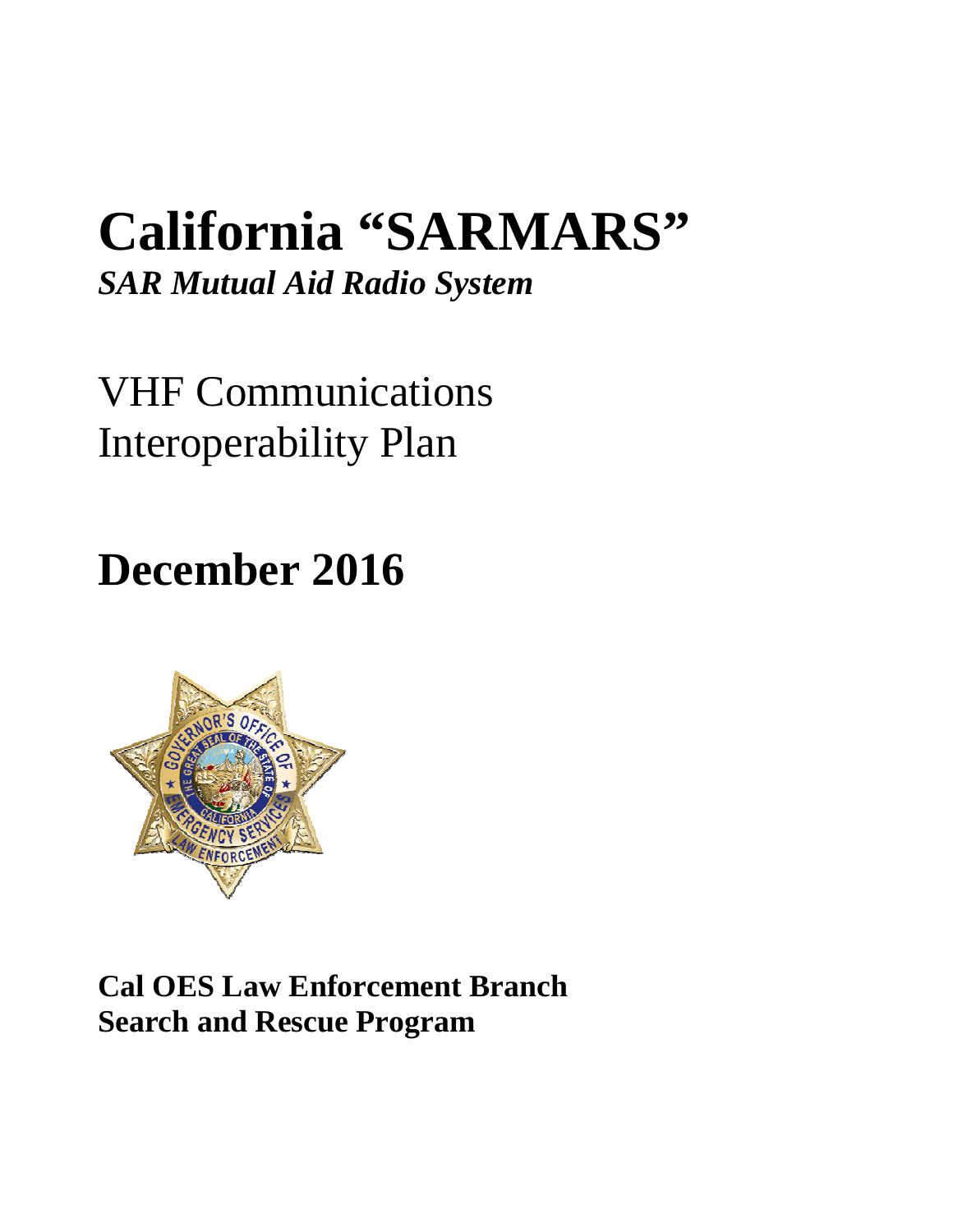### **SARMARS, SAR Mutual Aid Radio System, VHF Communications Plan**

## **BACKGROUND AND PURPOSE:**

California's Wilderness Search and Rescue Community has long recognized the need for a Statewide VHF Radio Communications plan for SAR Mutual Aid responses – an almost daily occurrence in California. Yet only a few simplex VHF channels were available and expanded capabilities, especially shared repeated frequencies were not available or possible statewide. With the implementation of NIMS, the federal government has made a number of VHF frequencies available for state and local government agency emergency responses and/or disaster responses. These frequencies were deemed suitable for California SAR operations, Mutual Aid as well as Local, and have been combined with State frequencies available and incorporated into this plan. This plan includes frequency "pairs" now available for temporary or portable repeater use – and this fills a large gap in backcountry SAR VHF radio communications and is intended for mutual aid SAR operations as well as local SAR operations.

California's SAR Coordinators, 58 County Sheriff's Offices as well as all State and Federal Cooperators, along with Cal OES Law Enforcement Branch and Telecommunications Division have assisted in the development of and approval of this plan for statewide use. This plan was presented and approved by the majority of SAR Coordinators present at a regularly scheduled quarterly session, at Cal OES HQ, on January  $17<sup>th</sup>$ , 2012. It is being published and maintained by the Law Enforcement Branch – SAR Program.

It is recommended that these 14 channels be programmed into SAR agency radio equipment – hand held as well as vehicle and base station (as allowed) as a group, entitled "SARMARS" (Search and Rescue Mutual Aid Radio System), for common operations at incidents.

#### **PRIORITIES OF USE**

These priorities will apply to all channels listed under this plan. When a higher priority of use is required, all lower priority use must cease in any area where interference could occur.

- **1.** Disaster and extreme emergency operations, for mutual aid and/or interagency communications.
- **2.** Emergency or urgent operations involving imminent safety of life or property.
- **3.** Special event control activities, generally of a preplanned nature, and generally involving joint participation of two or more agencies.
- **4.** Drills, tests and exercises of a civil defense or disaster nature.
- **5.** Single agency secondary communications

In all instances, all usage must be in strict accordance with the FCC Rules and Regulations and with any other policies prescribed by the licensee.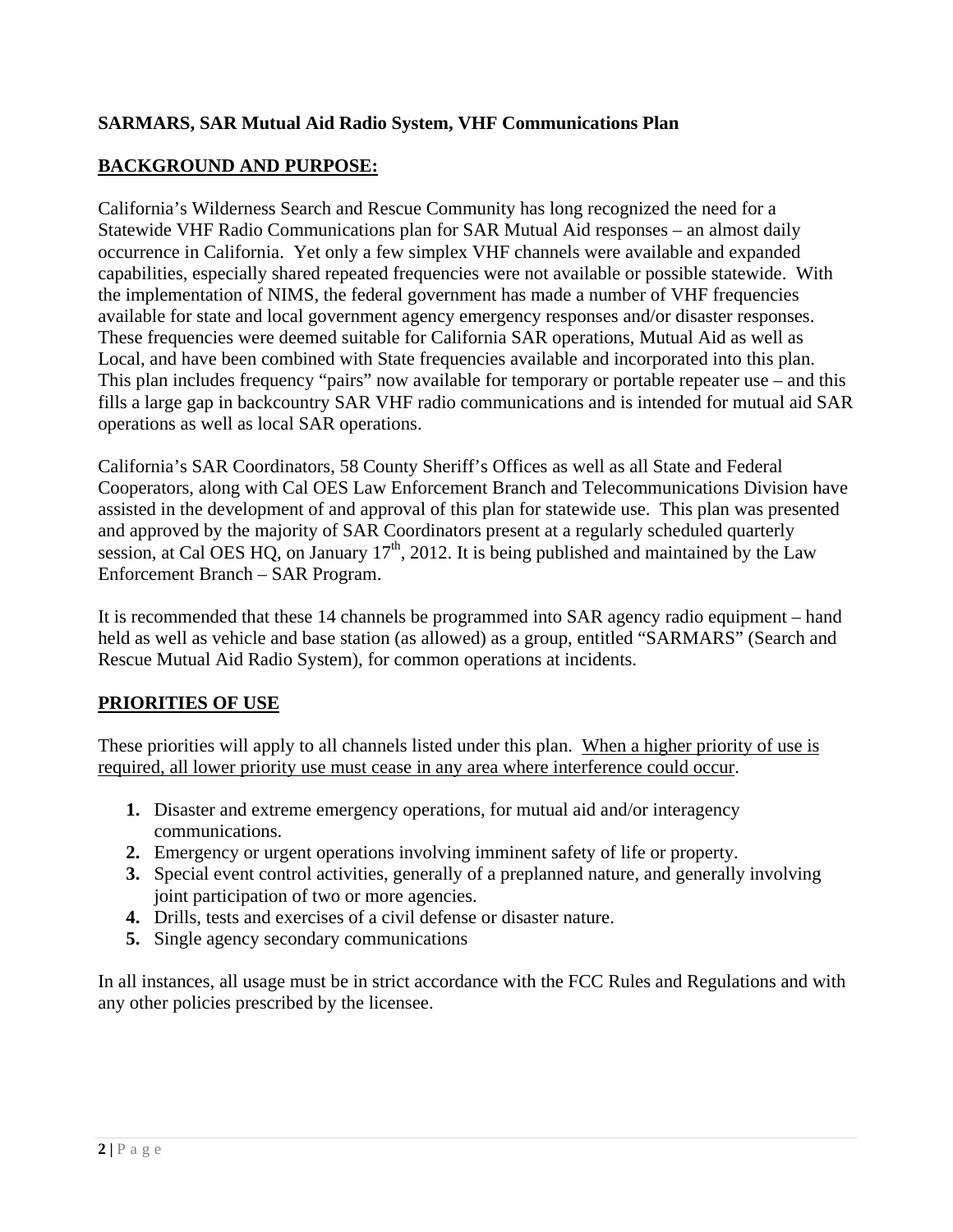#### **IMPORTANT NOTE:**

**All of the channels identified below can be temporarily linked (utilizing the priorities above, except 4) for the duration of test or exercises and incidents, emergencies or disasters to local government public safety channels either directly within a jurisdiction or utilizing the simplex frequencies, also below, between jurisdictions. They can also be linked to each other. The key word here is 'temporarily'. None of these frequencies can be linked on a permanent or semi permanent basis. For frequency management purposes, the use of these frequencies for tests or exercises and incidents, emergencies or disasters must first be coordinated by Cal OES (and then authorized or not) whether the actual equipment (fixed, mobile or temporary) is owned and/or licensed by Cal OES or other local or state government agencies.** 

#### **USAGE NOTES:**

**D** – CALCORD – This channel will be used only in mobile and portable units at the scene of any emergency incident requiring coordinate action by more than one agency. These agencies must be eligible to operate in the Public Safety or Special Emergency Radio Services. Use of this system will be limited to emergency operations only, with the exception of tests and drills. Sustained operations must be coordinated with Cal OES Telecommunications Duty Officer via the Warning Center at 916-845-8911.

**I** – CALAW N (CLEMARS W) / VLAW ALL – Law Enforcement agencies must inform other area (line-of-sight from transmitter location) user agencies when they are involved in high priority usage of CALAW channels. Such notification should be via several of these four forms:

- A broadcast should be made on CALAW N (CLEMARS W)
- A CLETS message to adjoining CALAW N (CLEMARS W) users. Agencies may wish to utilize the California Law Enforcement Telecommunications System (CLETS) "User Group Notification" feature.
- Telephone calls to area frequent users.

#### **NOTE: In ALL cases where a CLETS message is sent, please send a copy to mnemonic "OES" in Sacramento. The Warning Center will then notify the Law Enforcement Duty Officer.**

#### **NOTE: IT IS HIGHLY ENCOURAGED, in cases where two or more agencies within a line-ofsight (from the transmitter) proximity are requesting a similar priority level clearance for simultaneous operations, that the Cal OES Law Enforcement Duty Officer be contacted via the Warning Center at 916-845-8911 for advice/coordination.**

**J** – CTCSS - Default operation should be carrier squelch receive, CTCSS 156.7(5A) transmit. If the user can enable/disable CTCSS without reprogramming the radio, the indicated CTCSS tone should also be programmed for receive, and the user instructed how and when to enable/disable.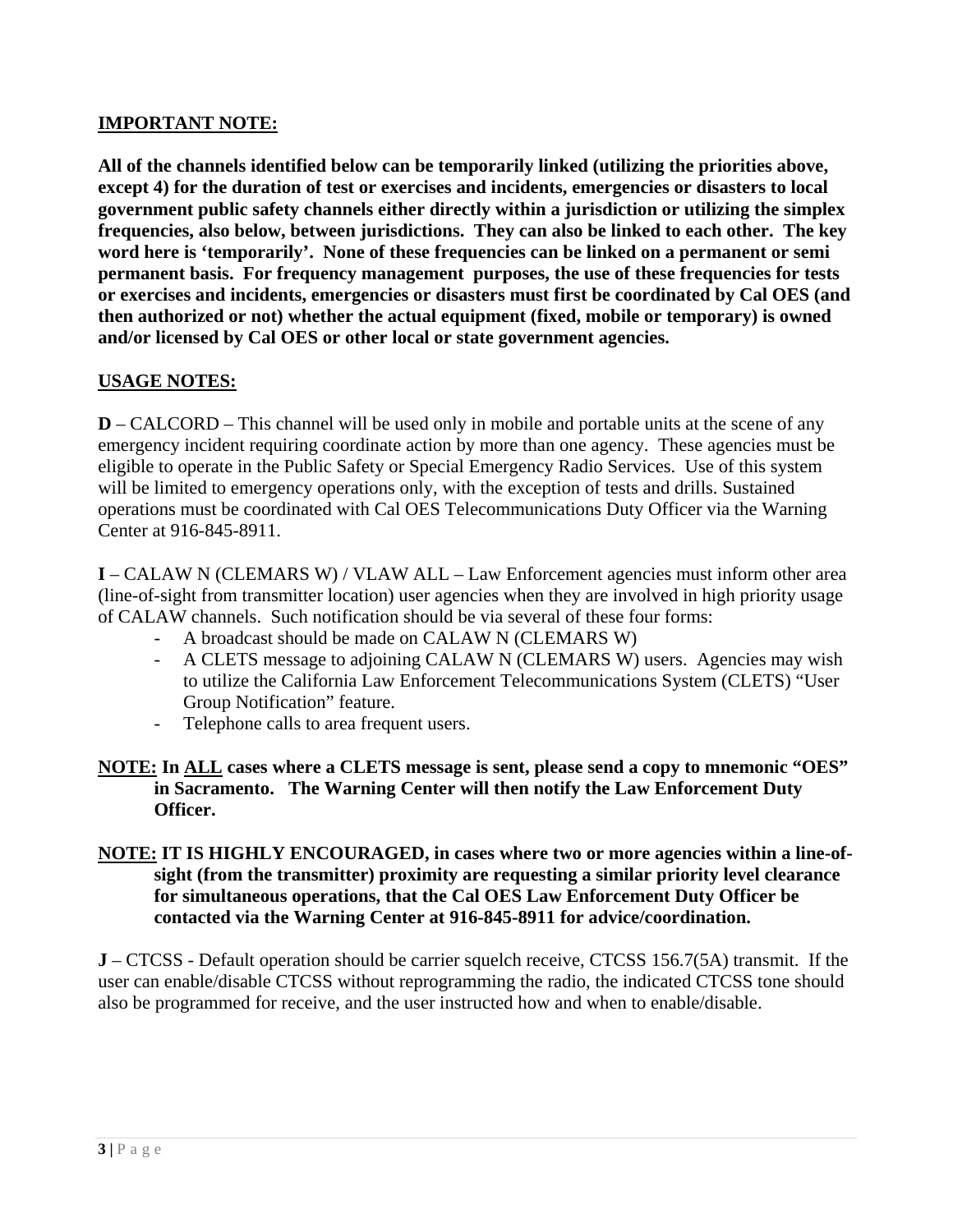**K –** Cal OES 'Multi' CTCSS Tones (in Hz):

| Tone $1 - 110.9$  | Tone $2 - 123.0$ | Tone $3 - 131.8$                                                                        | Tone $4 - 136.5$ | Tone $5 - 146.2$  |
|-------------------|------------------|-----------------------------------------------------------------------------------------|------------------|-------------------|
| Tone $6 - 156.7$  | Tone $7 - 167.9$ | Tone $8 - 103.5$                                                                        | Tone $9 - 100.0$ | Tone $10 - 107.2$ |
|                   |                  | Tone 11 – 114.8   Tone 12 – 127.3   Tone 13 – 141.3   Tone 14 – 151.4   Tone 15 – 162.2 |                  |                   |
| Tone $16 - 192.8$ |                  |                                                                                         |                  |                   |

**L** – VCALL/TAC - California State licenses have been granted for portable repeaters (FB2T) and will be managed and coordinated with the Cal OES Telecommunications Duty Officer via the Warning Center at 916-845-8911 and is otherwise utilized the same as CLEMARS, except these are for use by all disciplines. On VHF, if a jurisdictional or regional repeater frequency is not available, utilize the VTAC 33-38 NIFOG v1.6.1 frequencies for the repeater. Default operation should be CTCSS receive of 156.7, CTCSS transmit of 136.5. If the user can enable/disable without reprogramming the radio, the indicated CTCSS tone also could be programmed for receive, and the user instructed how and when to enable/disable.

# **NOTE:**

VTAC33-38 recommended for deployable tactical repeater use only (FCC Station Class FB2T). VTAC36-38 are preferred; VTAC33-35 should be used only when necessary due to possible interference.

# **NOTE:**

VCALL/TAC direct and portable repeater frequencies are licensed by/with PSCO/Cal OES and must be coordinated by Cal OES Telecommunications Duty Office via the on duty Cal OES Law Enforcement Coordinator, sending an email to **tdo**@CalOES.ca.gov or by calling the California Warning Center at 916-845-8911 before use.

**M** – EXCEPT for VSAR16, the recommended CTCSS tones are 156.7 receive and transmit for all channels except where noted for interoperability; local use may specify other tones for VLAW31 and VLAW32.

**N –** CALL SIGNS – Used as indicated. These are licensed to the State of California for statewide operation. Letter licenses are required in all cases @) below, FCC Licenses on others (+). Letter licenses must be renewed with the FCC license holder at the FCC license expiration date.

| <b>Channel Name</b>    | Mob/Port (exp. date) | Temp Base (exp. date) | Port Repeat (exp. date) |  |
|------------------------|----------------------|-----------------------|-------------------------|--|
| $CALCORD(\mathcal{Q})$ | KB82490 (06/23/2022) | Not Auth.             | Not Auth                |  |
| $VSAR16 +$             | KNCE436 (11/03/2021) | KNCE436 (11/03/2021)  | N/A                     |  |
| CALAW1                 | KK3942 (07/25/2021)  | KMF454 (06/03/2023)   | Not Auth.               |  |
| CALAW <sub>2</sub>     | KK3942 (07/25/2021)  | KJF891 (07/22/2021)   | Not Auth.               |  |
| <b>VLAW 31</b>         | KK3942 (07/25/2021)  | KJF891 (07/22/2021)   | Not Auth.               |  |
| <b>VLAW 32</b>         | WQEN775 (03/14/2026) | WQEN775 (03/14/2026)  | Not Auth.               |  |
| <b>VCALL/VTAC (See</b> | WQEN775 (03/14/2026) | WQEN775 (03/14/2026)  | WQEN775(03/14/2026)     |  |
| <b>NOTE L)</b>         |                      |                       |                         |  |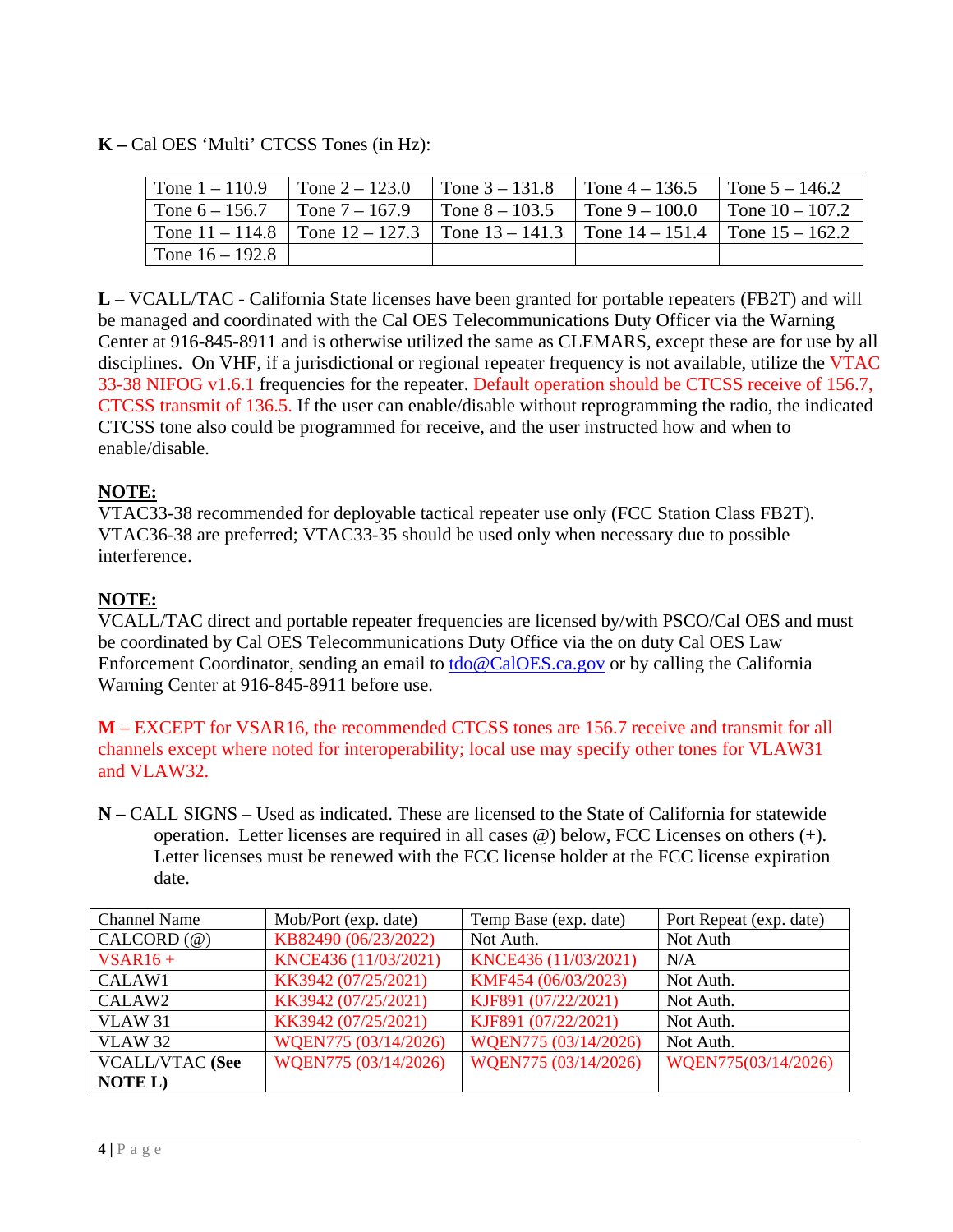+ - Cal OES Licenses only. Not available via a letter license. Other agencies need to obtain their own licenses from the FCC.

#### **O – The following are additional frequencies available for Land SAR use and are licensed through the State of California:**

| 155.1600 | 155,1750 |
|----------|----------|
| 155.2050 | 155,2200 |
| 155,2350 | 155,2650 |
| 155.2800 | 155.2950 |

**If CTCSS is required on any of these frequencies, try 127.3**